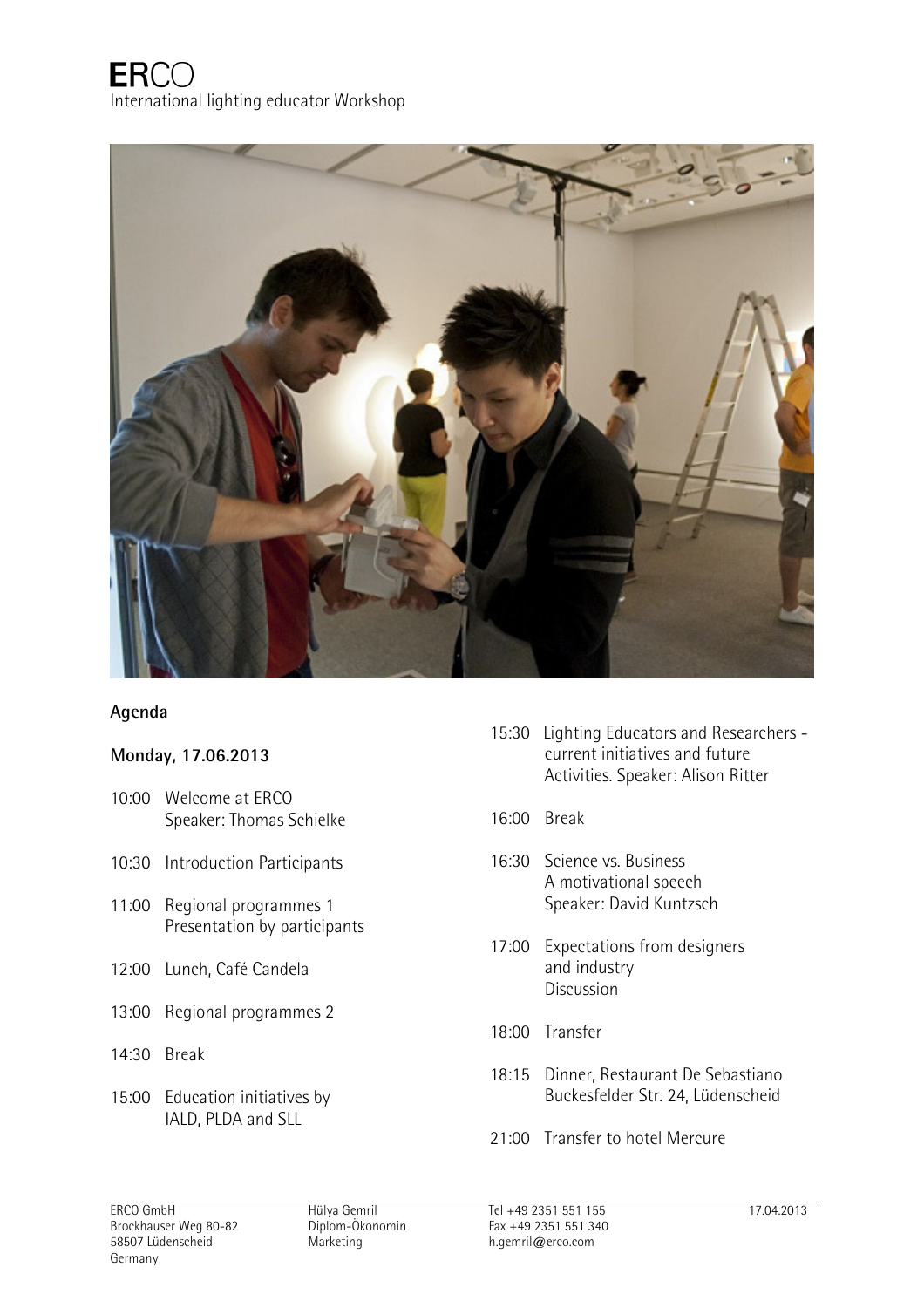International lighting educator Workshop

# **Tuesday, 18.06.2013**

- 08:45 Transfer from hotel Mercure to ERCO
- 09:00 Design and production Light factory tour
- 10:30 Break
- 11:00 Design methods for LED luminaires Speaker: Henk Kosche
- 12:00 Lunch, Canteen
- 13:00 Teaching at ERCO Speaker: Ralf Wershoven
- 13:30 Lighting workshop, Mock-up room
- 15:00 Break
- 15:30 LED technology
- 16:30 Lighting designer by education Expectations from designers and industry Guests: Wilken Behrens
- 17:30 Methods to understand lighting design and perception Speaker: Alberto Barberá Duelo
- 18:30 Dinner, Café Candela Buffet
- 21:30 Outdoor lighting
- 22:00 Transfer to hotel Mercure

#### **Wednesday, 19.06.2013**

- 08:45 Transfer from hotel Mercure to ERCO
- 09:00 Online Education
- 09:30 Lighting E-learning
- 10:00 Case study: Wismar University Speaker: Peter Schmidt
- 10:30 Break
- 11:00 Social media
- 11:30 Blogs and Mobile devices for education Speaker: Björn Schrader
- 12:00 Lunch, Café Candela
- 13:00 Human perception and regulation Speaker: Jürgen Spitz
- 14:00 Break
- 15:30 Light lectures
- 17:30 Discussion presentation techniques
- 18:30 Dinner, Café Candela Pizza
- 21:00 Transfer to hotel Mercure

#### **Thursday, 20.06.2013**

Location: DIAL GmbH, White lab, Bahnhofsallee 18, 58507 Lüdenscheid

- 08:45 Transfer from hotel Mercure to DIAL
- 09:00 Welcome DIAL Speaker: Dieter Polle
- 09:15 Lighting simulation in education Speaker: Axel Groß
- 10:00 Break
- 10:30 Lighting software case study: DIALux Speaker: Daniel Witzel
- 12:00 Lunch, DIAL lobby
- 13:00 Building system design Speaker N.N.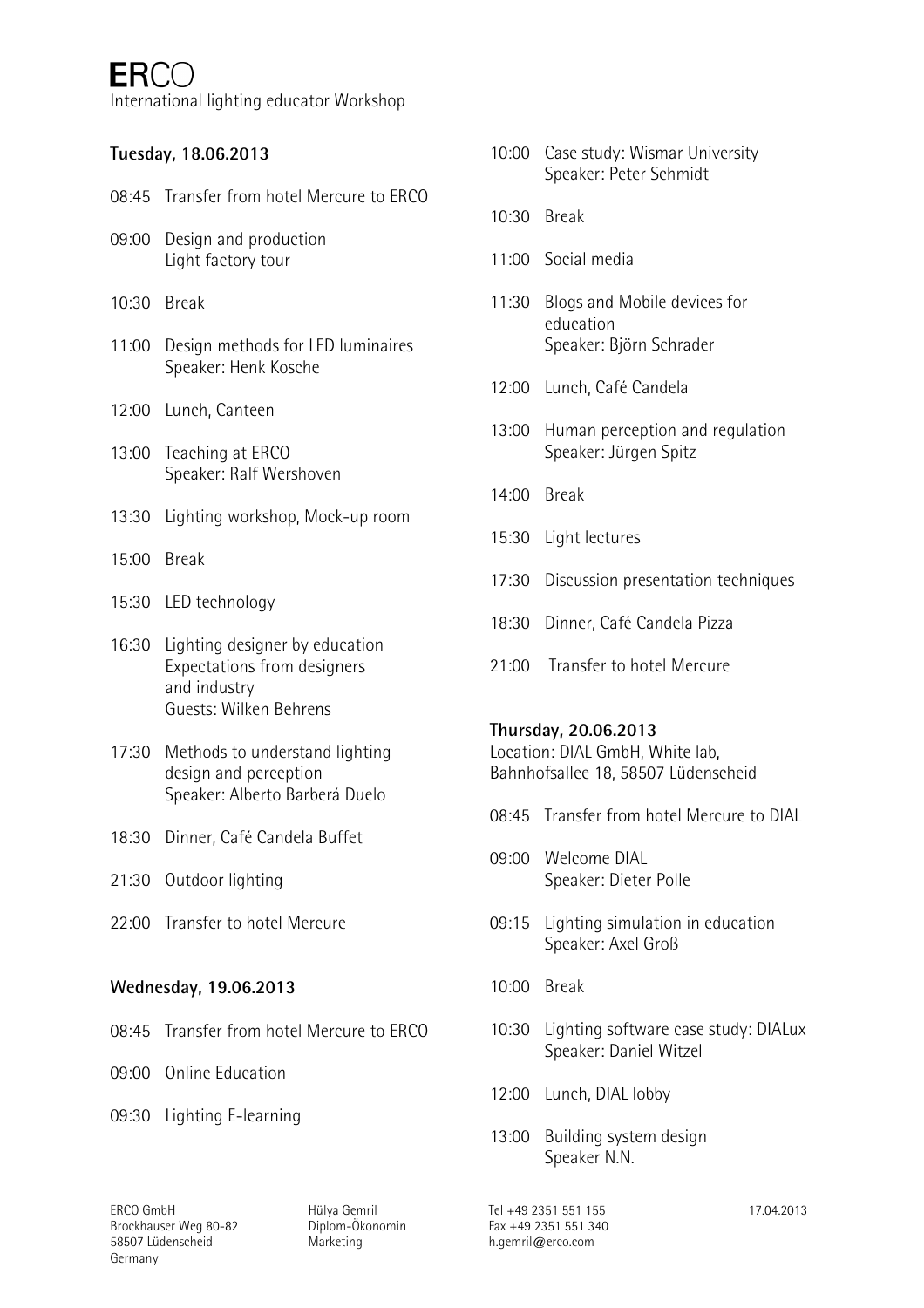- 14:30 Break
- 15:00 Teaching at DIAL Speaker: Jürgen Spitz
- 16:30 Break
- 18:00 Dinner, Restaurant Zum Schweijk Kirchplatz 1, Lüdenscheid
- 21 :00 Transfer to hotel Mercure

## **Friday, 21.06.2013**

- 08:45 Transfer from hotel Mercure to ERCO
- 09:00 Teaching sustainable design Auditorium. Speaker: Hans Drexler
- 10:30 Break
- 11:00 Solar Decathlon Speaker: Andreas Grimm
- 11:30 Daylight and contrast in Dubai Speaker: Bruce Paget
- 12:00 Lunch, Café candela
- 13:00 Feedback and future steps in lighting education
- 14:00 Farewell
- Subject to change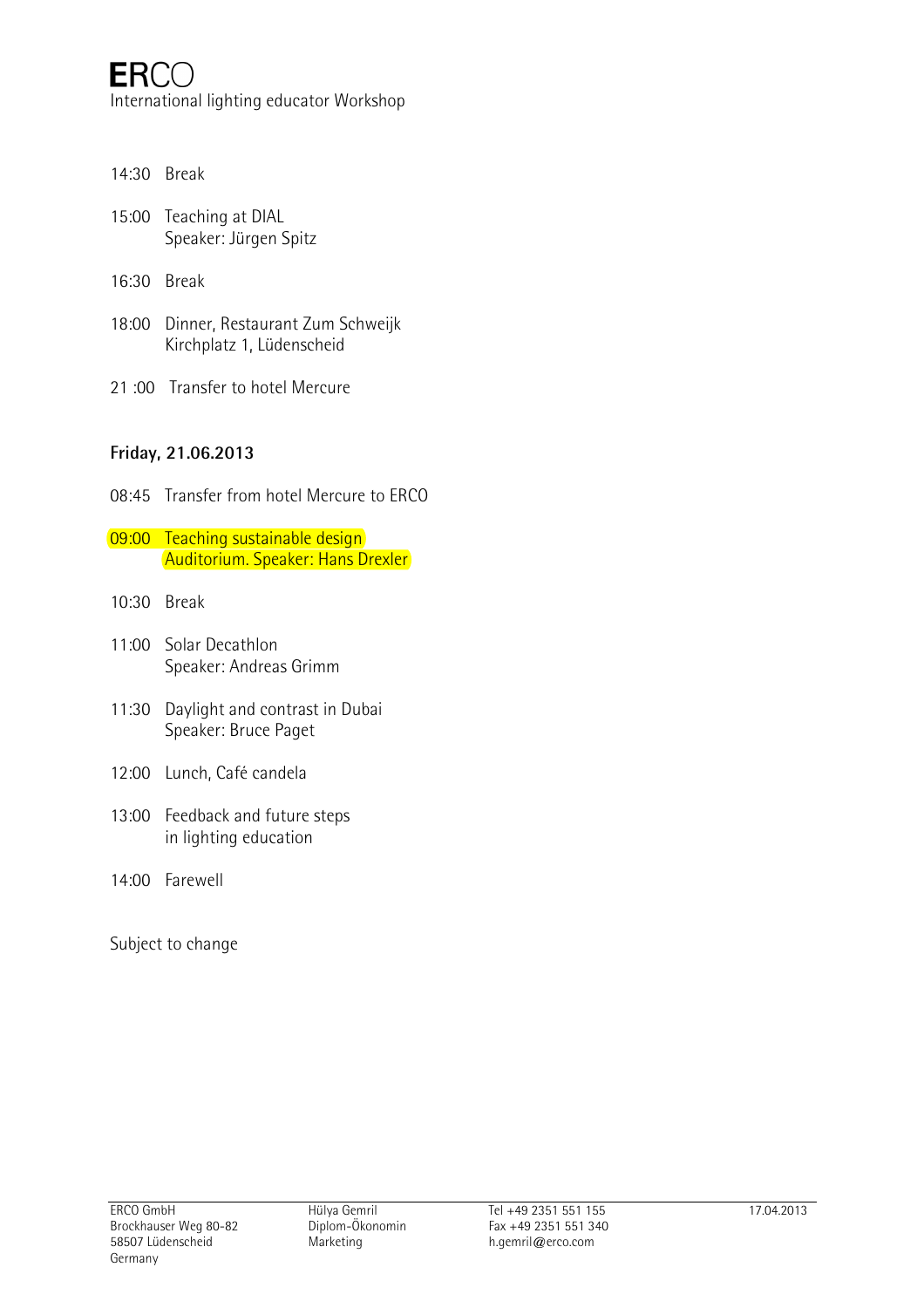International lighting educator Workshop

# **Assignments**

To learn from each others educational experiences and skills we would like to ask you to prepare two tasks. The first focuses on your regional educational projects, the other one is a learning opportunity for edutainment – a chance to mix informative lighting content with an entertaining format for online video lectures.

- 1. A presentation about your local lighting education programme (5-10 minutes, PDF): What lighting programmes do you offer? How is you programme integrated in the university or linked with other institutions? What kind of courses do you offer? How did your teaching methods changed in the past? This session is planned for Monday  $17<sup>th</sup>$ .
- 2. Prepare a 5 minute presentation for a video lecture for Wednesday 19th. The idea picks up the concept of TED-Ed (http://youtu.be/FfJ5XG5i2aw). Please prepare an informative and entertaining educational talk including visualisations (Powerpoint or PDF).The lectures will be video recorded for training and you would be able to publish them online if you like. Select one of the topics in doodle or present a research project from your department. Doodle link: http://www.doodle.com/pfh6ztt9k3ps

ggyk (please click on "Show all 17 options" to see the whole table).

# **Venue**

ERCO GmbH Brockhauser Weg 80-82 58507 Lüdenscheid Germany Tel +49 2351 551 267 Fax +49 2351 551 340

How to get to ERCO: http://www.erco.com/contact/maps/erco\_3\_r so germany.pdf

# **Accommodation**

Option for accommodation: Hotel Mercure, Lüdenscheid www.mercure.com/Lüdenscheid For special rates contact Hülya Gemril.

## **Dinner**

Please inform us if you would prefer a vegetarian or similar diet.

# **Organisation**

Hülya Gemril Tel +49 2351 551 155 Fax +49 2351 551 340 h.gemril@erco.com